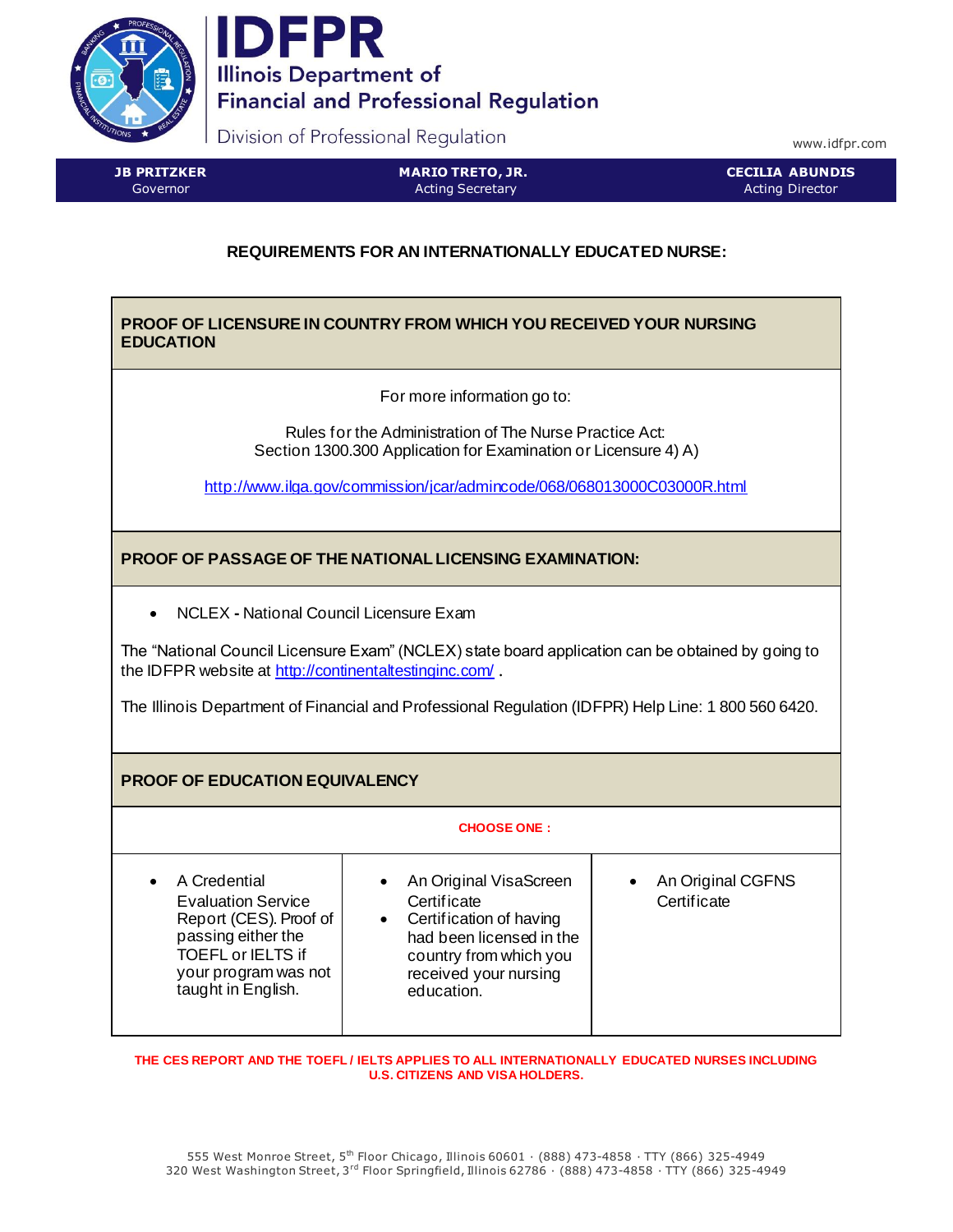#### **BECAUSE TRANSCRIPTS MAY BE HARD TO OBTAIN, WE RECOMMEND THAT YOU GET YOUR CES REPORT PRIOR TO APPLYLING FOR THE NCLEX.**

| <b>CES "Credential Evaluation Service" Report</b>                                                                                                                                                                                                                                  |                                                                                                                                                                                                                                         |  |  |  |  |
|------------------------------------------------------------------------------------------------------------------------------------------------------------------------------------------------------------------------------------------------------------------------------------|-----------------------------------------------------------------------------------------------------------------------------------------------------------------------------------------------------------------------------------------|--|--|--|--|
| <b>CHOOSE A VENDOR:</b><br>The report must be obtained through one of the following credentialing service vendors. When complete the<br>Department (IDFPR) will download the CES Report from the respective vendor's website.                                                      |                                                                                                                                                                                                                                         |  |  |  |  |
| Contact:<br><b>Commission on Graduates of</b><br>$\bullet$<br><b>Foreign Nursing Schools (CGFNS)</b><br>3600 Market Street<br>Suite 400<br>Philadelphia, PA 19104-2651<br>Phone: 215, 349, 8767<br>Fax: 215.662.0452<br>Email: support@cgfns.org<br>Web Site: http://www.cgfns.org | <b>Contact:</b><br><b>Education Records Evaluation Service,</b><br>Inc.<br>601 University Avenue, Suite 127<br>Sacramento, CA 95825<br>Phone: 916.921.0790<br>Fax: 916.921.0793<br>Email: edu@eres.com<br>Web Site: http://www.eres.com |  |  |  |  |
| <b>Request:</b><br>The Professional<br>Report                                                                                                                                                                                                                                      | <b>Request:</b><br>The Nursing Evaluation and Course by<br>Course Report                                                                                                                                                                |  |  |  |  |

**THE CES REPORT IS VALID FOR THE LIFE OF THE APPLICATION FOR LICENSURE OR THREE YEARS AT THE LONGEST**

| <b>Language</b> - If the applicant's program of instruction was not taught in English:                                                                                                                                                                 |                                                                                                                                                                                                                                     |  |  |  |  |  |
|--------------------------------------------------------------------------------------------------------------------------------------------------------------------------------------------------------------------------------------------------------|-------------------------------------------------------------------------------------------------------------------------------------------------------------------------------------------------------------------------------------|--|--|--|--|--|
| <b>CHOOSE A VENDOR:</b>                                                                                                                                                                                                                                |                                                                                                                                                                                                                                     |  |  |  |  |  |
| Certification of passing an English Exam must be obtained through one of the following credentialing service<br>vendors.                                                                                                                               |                                                                                                                                                                                                                                     |  |  |  |  |  |
| Results should be sent by the vendor directly to:<br>IDFPR, 320 W. Washington St. 3 <sup>rd</sup> FL., Springfield IL 62786 Attn: Nursing Unit                                                                                                         |                                                                                                                                                                                                                                     |  |  |  |  |  |
| Contact:<br>Test of English as a Foreign Language<br>٠<br>(TOEFL)<br>Web Site: http://www.ets.org/toefl/<br>The minimum passing score:<br>Paper-based test is 560<br>$\bullet$<br>Computer-based test is 220<br>$\bullet$<br>Internet-based test is 83 | Contact:<br>The International English Language<br>$\bullet$<br>Testing System (IELTS) Academic<br>Module<br>Web Site: http://www.ielts.org/<br>The minimum passing score:<br>6.5 (overall score) and 7.0 (spoken band)<br>$\bullet$ |  |  |  |  |  |

### **\*\* TOEFL / IELTS may be waived by IDFPR if your CES report indicates your nursing education program was conducted in English utilizing English Textbooks.**